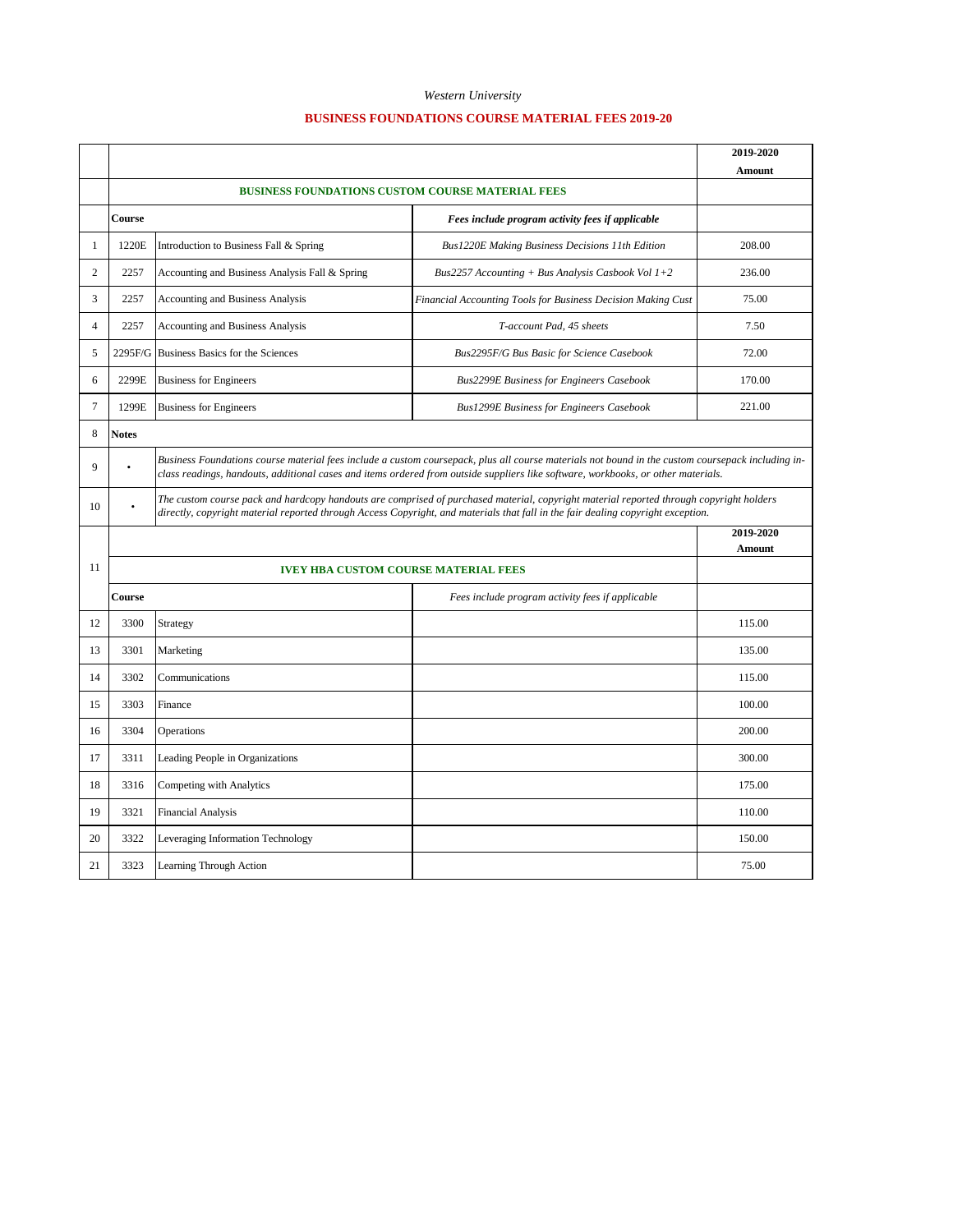| 22 | <b>Electives</b> |                                                |     |        |
|----|------------------|------------------------------------------------|-----|--------|
| 23 | 4402             | Communications and Society                     |     | 35.00  |
| 24 | 4408             | Cross-Cultural Management                      |     | 85.00  |
| 25 | 4413             | Derivatives                                    |     | 65.00  |
| 26 | 4417             | Corporate Financial Reporting                  |     | 200.00 |
| 27 | 4421             | <b>Business to Business Marketing</b>          |     | 145.00 |
| 28 | 4427             | Advanced Corporate Financial Reporting         |     | 65.00  |
| 29 | 4431             | Consumer Marketing: Advertising & Promotion    |     | 140.00 |
| 30 | 4433             | Portfolio Management                           |     | 125.00 |
| 31 | 4434             | Management of Services                         |     | 140.00 |
| 32 | 4439             | <b>Entrepreneurial Finance</b>                 |     | 100.00 |
| 33 | 4441             | <b>Entrepreneurial Marketing</b>               |     | 150.00 |
| 34 | 4443             | Value Investing                                |     | 110.00 |
| 35 | 4454             | <b>Operations Strategy</b>                     |     | 125.00 |
| 36 | 4458             | <b>Leading Change</b>                          |     | 210.00 |
| 37 | 4461             | <b>Strategic Market Planning</b>               |     | 130.00 |
| 38 | 4468             | <b>Interpersonal Negotiations</b>              |     | 100.00 |
| 39 | 4469             | Competing with Analytics                       |     | 100.00 |
| 40 | 4477             | Corporate Financial Reporting II               |     | 70.00  |
| 41 | 4479             | <b>Taxation for Managers</b>                   |     | 65.00  |
| 42 | 4480             | <b>Global Strategy</b>                         |     | 150.00 |
| 43 | 4486             | <b>Financial Models</b>                        |     | 100.00 |
| 44 | 4489             | Management of Professional Service Firms       |     | 125.00 |
| 45 | 4500             | Learning from Leaders                          |     | 80.00  |
| 46 | 4503             | Leadership and Communication                   |     | 50.00  |
| 47 | 4505             | Global Environment of Business                 |     | 60.00  |
| 48 | 4517             | <b>End User Modelling</b>                      |     | 75.00  |
| 49 | 4518             | Project Management                             |     | 150.00 |
| 50 | 4525             | Service Learning in Africa                     |     | 100.00 |
| 51 | 4530             | Competition & Competitor Analysis              | new | 150.00 |
| 52 | 4535             | Integrating & Implementing Marketing Decisions |     | 150.00 |
| 53 | 4539             | C&S Business Sustainability                    |     | 110.00 |
| 54 | 4547             | Health Sector Leadership                       |     | 125.00 |
| 55 | 4553             | Social Enterprise                              |     | 135.00 |
| 56 | 4554             | Private Equity                                 |     | 150.00 |
| 57 | 4557             | C&S - Business, Government and Globalization   |     | 100.00 |
| 58 | 4558             | New Venture Creation                           |     | 150.00 |
| 59 | 4559             | Raising Capital in Financial Markets           |     | 130.00 |
| 60 | 4564             | Design Driven Innovation                       |     | 150.00 |